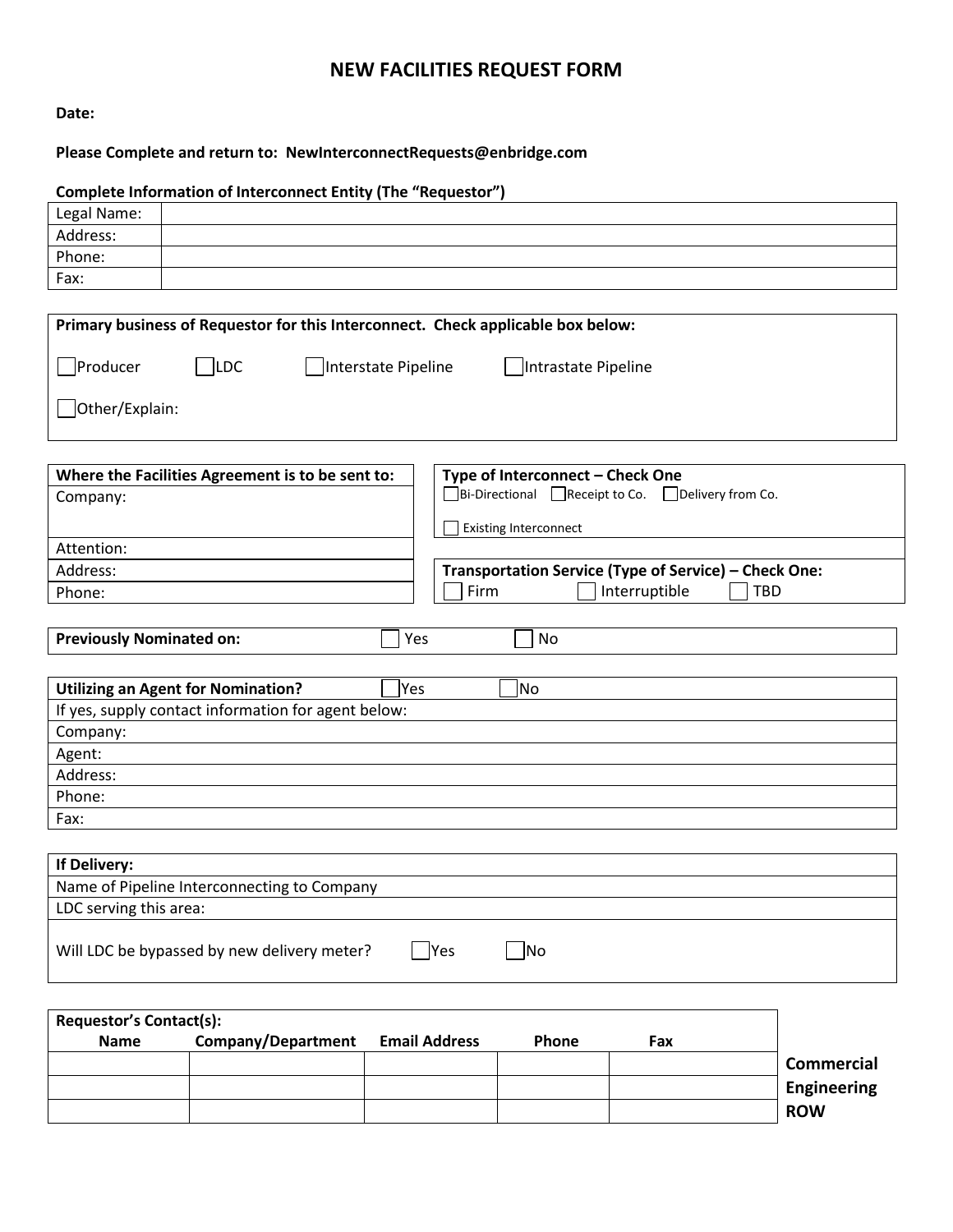# **NEW FACILITIES REQUEST FORM**

| <b>Gas Sample Analysis Attached?</b> | 'Yes | <b>INo</b> |
|--------------------------------------|------|------------|
| Liquids Anticipated?                 | 'Yes | <b>INo</b> |
| Liquids Analysis Attached?           | 'Yes | <b>INo</b> |
|                                      |      |            |

**NOTE: 2 PHASE SYSTEM – LIQUID SAMPLE ANALYSIS (INCLUDING GRAVITY, ACIDITY, SULFUR, PARIFFIN AND SOLIDS) MUST BE SUBMITTED FOR APPROVAL.**

| If Receipt:                                                                |             |            |  |  |
|----------------------------------------------------------------------------|-------------|------------|--|--|
| Name of Pipeline Interconnecting to Company (if different from Requestor): |             |            |  |  |
| Operator:                                                                  |             |            |  |  |
| Producer:                                                                  |             |            |  |  |
| Gas Source:                                                                | Field Name: | Well Name: |  |  |
|                                                                            |             |            |  |  |

**NOTE: EXTENDED GAS SAMPLE ANALYISIS MUST BE SUBMITTED. FLOW WILL NOT BE PERMITTED UNLESS GAS MEETS COMPANY'S SPECIFICATIONS.**

| <b>VOLUME REQUIREMENTS</b>              |                    |       |                          |      |       |
|-----------------------------------------|--------------------|-------|--------------------------|------|-------|
| Daily Range:                            | <b>Peak Range:</b> |       |                          |      |       |
| Maximum:                                |                    | Mcf/d | Maximum:                 |      | Mcf/d |
| Normal:                                 |                    | Mcf/d | Normal:                  |      | Mcf/d |
| Minimum:                                |                    | Mcf/d | Minimum:                 |      | Mcf/d |
| <b>Future expansion</b><br>anticipated? | lYes<br> No        |       | <b>Potential Volume:</b> |      |       |
| <b>Pressure Requirements:</b>           | Max:               |       |                          | Min: |       |

**Anticipated in-service date for Interconnect:**

| PROPOSED INTERCONNECT LOCATION | <b>REQUESTOR'S ANTICIPATED RIGHT OF WAY</b> |        |  |
|--------------------------------|---------------------------------------------|--------|--|
|                                | Length:                                     | Width: |  |
| County:                        |                                             |        |  |
| State:                         |                                             |        |  |
| Section:                       | Area:                                       |        |  |
| Latitude:                      | Longitude:                                  |        |  |
| X Coordinate:                  | Y Coordinate:                               |        |  |

**Give a description and location of the proposed facilities and attach a sketch/map showing location of the proposed facilities.**